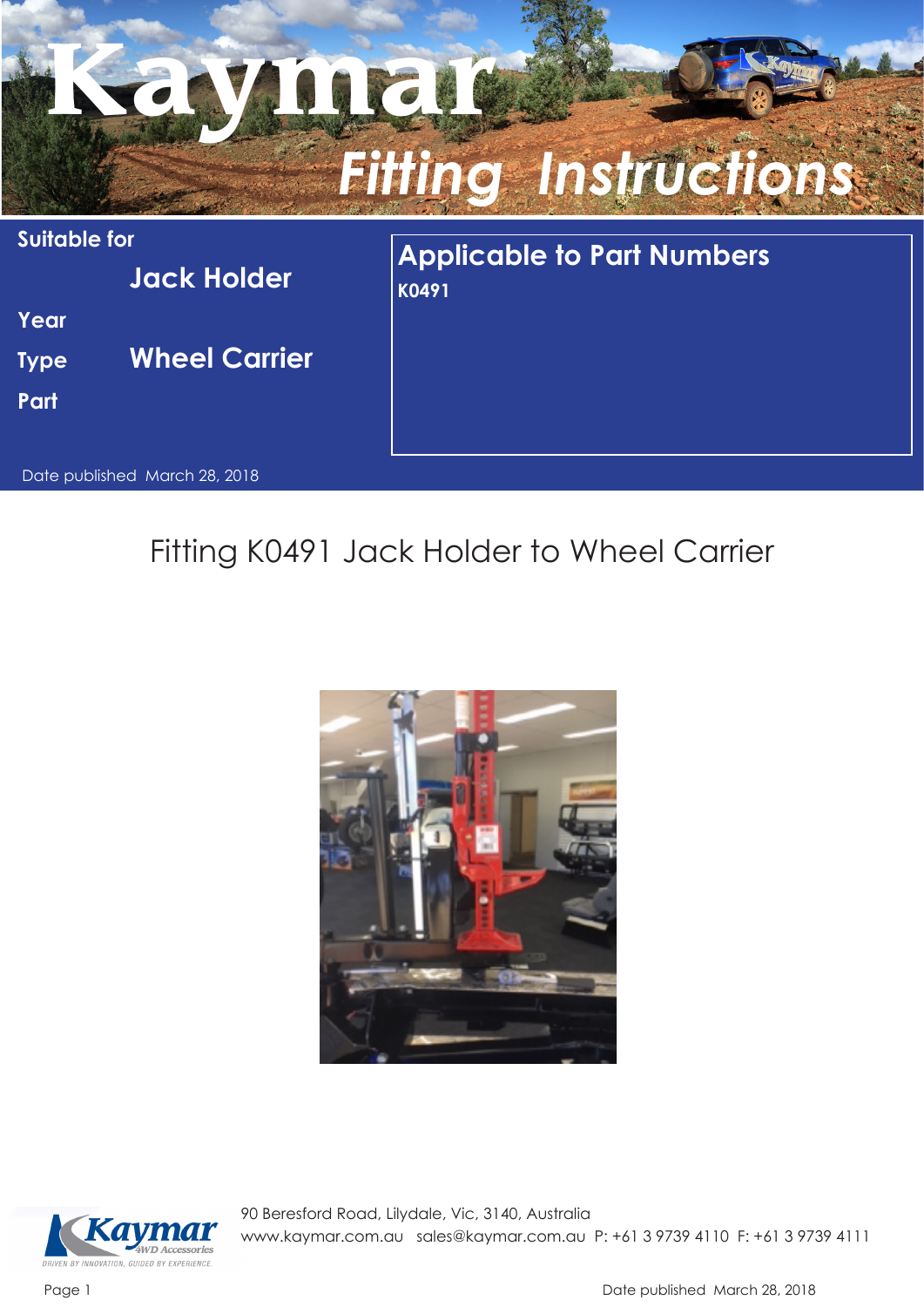

1. Remove the 5/8" bolt from the topslide bracket as shown in Fig 1.



2. Fit the jack holder to the carrier frame and refit the 5/8" bolt - leave loose.

Fit the M10 x 30 x 1.5 bolt and washer through the base of the jack holder and bracket welded to the carrier upright. Secure using M10 flat and spring washers and nut. DO NOT TIGHTEN. Refer Fig 2 & 3.



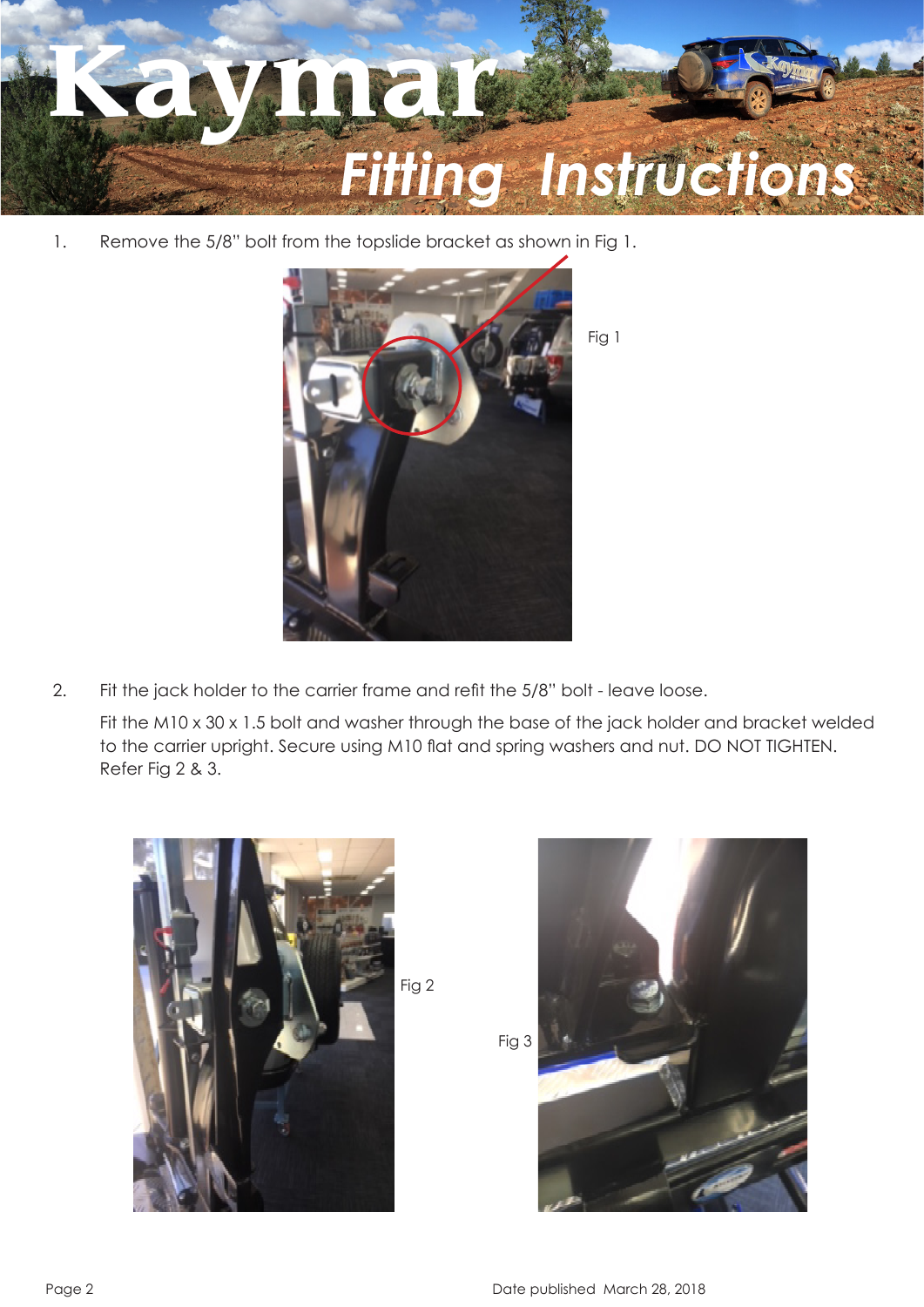

- 3. Adjust the jack holder so as the top of the holder clears the tyre.
- 4. Fit the foam strip supplied to the top face of the carrier. Refer Fig 4.



5. Lift the jacking handle up approximately 100mm from the foot of the jack. Refer Fig 5.



Fig 5